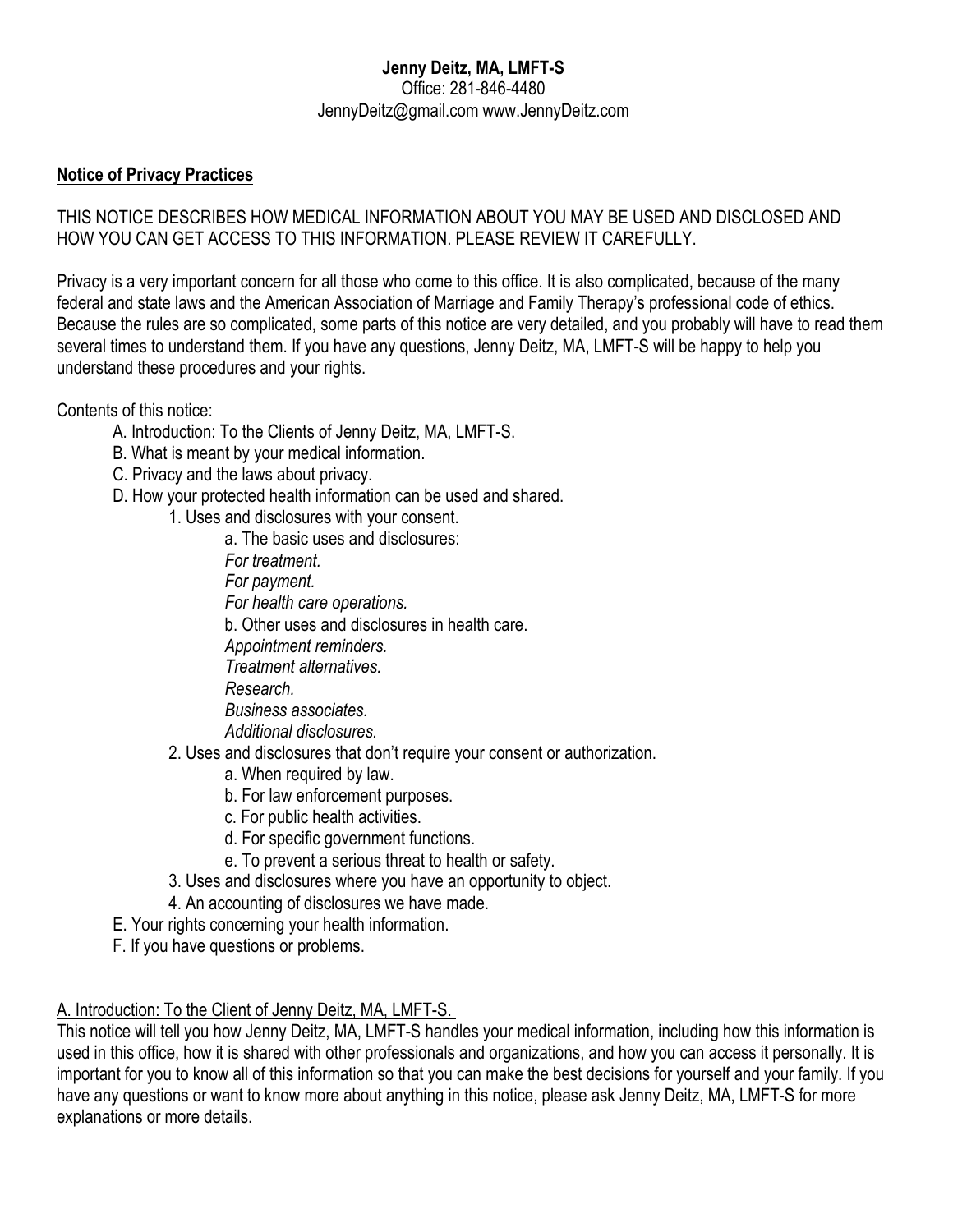# B. What is meant by your medical information

Each time you visit this office or any doctor's office, hospital, clinic, or other health provider, information is collected about you and your physical and mental health. It may be information about your past, present, or future health or conditions, or the tests and treatments you received from this office or others, or about payment for health care. The information collected is referred to as "PHI", which stands for *Protected Health Information*. This information goes into your medical records in this office.

In this office, your PHI is likely to include these kinds of information:

- Your history: Things that happened to you as a child; your school and/or work experiences; your marriage and other personal history.
- Reasons you came for treatment: Your problems, complaints, symptoms, or needs.
- Diagnoses: These are the medical terms for your problems or symptoms.
- A Treatment Plan: This is a list of the treatments and other services that Jenny Deitz, MA, LMFT-S thinks will best help you.
- Progress Notes: Each time you come in, Jenny Deitz, MA, LMFT-S will write down some things about how you are doing, what is noticed about you, and what you share in session.
- Records we get from others who have treated you or evaluated you.
- Psychological test scores, school records, and other reports.
- Information about the medications you have taken previously or are currently taking.
- Legal matters.
- Billing and insurance information.

There may also be other kinds of information that go into your PHI as a part of your health care record within this office.

PHI is used for many purposes. For example, it could be used to:

- Plan your care and treatment.
- Decide how well current treatments are working for you.
- Collaborate with other health care professionals who are also treating you, such as your family doctor, your dietitian, your psychiatrist, or the professional who referred you to this office.
- Provide proof that you actually received the services billed to you by this office.
- Assist in the gathering of medical or psychological research.
- Improve the way Jenny Deitz, MA, LMFT-S does her job by measuring the results of her work with you.

When you understand what is in your record and what it is used for, you can make better decisions about who, when, and why others should have this information.

Although your health care records are maintained within this office, the information belongs to you. You can read your records, and if you want a copy, one can be made for you (Please note that requests for the compilation of copied records and subsequent mailing of these records do incur a \$25 Administrative Fee). In some very rare situations, you cannot see all of what is in your records. If you find anything in your records that you think is incorrect or believe that something important is missing, you can ask Jenny Deitz, MA, LMFT-S to amend (add information to) your records, although in some rare situations, these amendments may not be made. If you have any questions about these types of situations, please feel free to ask Jenny Deitz, MA, LMFT-S.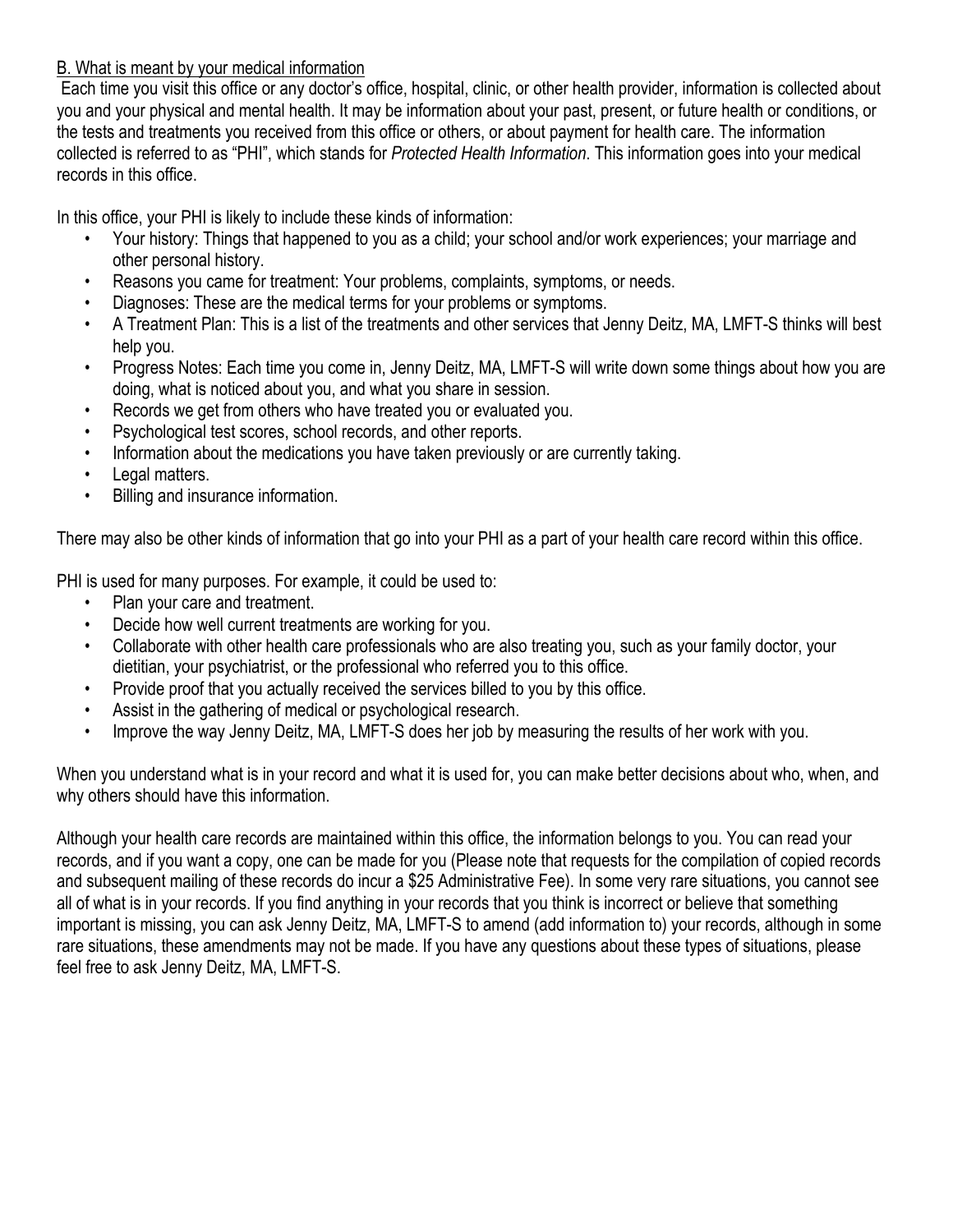## C. Privacy and the laws about privacy.

As a mental health provider, Jenny Deitz, MA, LMFT-S is required to tell you about privacy because of a federal law known as the Health Insurance Portability and Accountability Act of 1996 (HIPAA). HIPAA requires this office to keep your PHI private and to give you this notice about the legal duties and privacy practices of Jenny Deitz, MA, LMFT-S. This office will obey the rules described in this notice, and if these privacy practices change, they will apply to all the PHI kept within this office. Any changes made will be posted within this office as a new notice of privacy practices in a location made visible to the clients of this office. You or anyone else can also get a copy of these practices from Jenny Deitz, MA, LMFT-S at any time.

## D. How your protected health information can be used and shared.

Except in some special circumstances, when your PHI is used in this office or disclosed to authorized others, Jenny Deitz, MA, LMFT-S shares only the minimum necessary PHI needed for those people to do their jobs. The law gives you rights to know about your PHI, to know how it is used, and to have a say in how it is shared. Below you will find out more about what this office does with your information.

Mainly, Jenny Deitz, MA, LMFT-S will use and disclose your PHI for routine purposes to provide for your care. These instances are explained more below. For other uses, Jenny Deitz, MA, LMFT-S must tell you about them and ask you to sign a written authorization form. However, the law also says that there are some uses and disclosures that don't need your consent or authorization.

# 1. Uses and Disclosures with your consent.

After you have read this notice, you will be asked to sign a separate consent form to allow us to use and share your PHI. In almost all cases, this office intends to use your PHI here or share it with other people or organizations to provide treatment to you, arrange payment for the services provided by PHI, or some other business functions called "health care operations." In other words, this information is needed about you and your condition to provide care for you. You have to agree to let the information be collected, used, and shared in order for Jenny Deitz, MA, LMFT-S to care for you properly. Therefore, you must sign the consent form before Jenny Deitz, MA, LMFT-S can begin to treat you. If you do not agree and consent, Jenny Deitz, MA, LMFT-S cannot treat you.

### a. The basic uses and disclosure.

The next section will tell you more about how your information will be used for treatment, payment, and health care operations.

*For treatment.* This office uses your medical information to provide you with psychological treatment or services. These might include individual, couple, family, or group therapy; psychological, educational, or vocational testing; treatment planning; or measuring the benefits of the services of Jenny Deitz, MA, LMFT-S.

Your PHI may be shared with others who provide treatment to you; however it is the practice of this office to obtain your consent prior to discussing your PHI with these professionals. In many cases, if you are being treated by a team of professionals, sharing your PHI with these team members can help each professional determine how their services best work together to meet your needs. The other professionals treating you will also enter their findings, the actions they took, and their plans into your medical record, and in so doing, we can all decide what treatments will work best for you. Jenny Deitz, MA, LMFT-S may refer you to other professionals or consultants for services that this office cannot provide. When this is recommended for you, it is important that this office tell these professionals things about you and the conditions that led to the referral. When their findings and opinions are received by this office, that information will go into your PHI within this office. If you receive treatment in the future from other professionals, your PHI can also be shared with them. These are some examples so that you can see how this office uses and discloses your PHI for treatment.

### *For payment.*

Jenny Deitz, MA, LMFT-S may use your information to bill you so this office can be paid for the treatments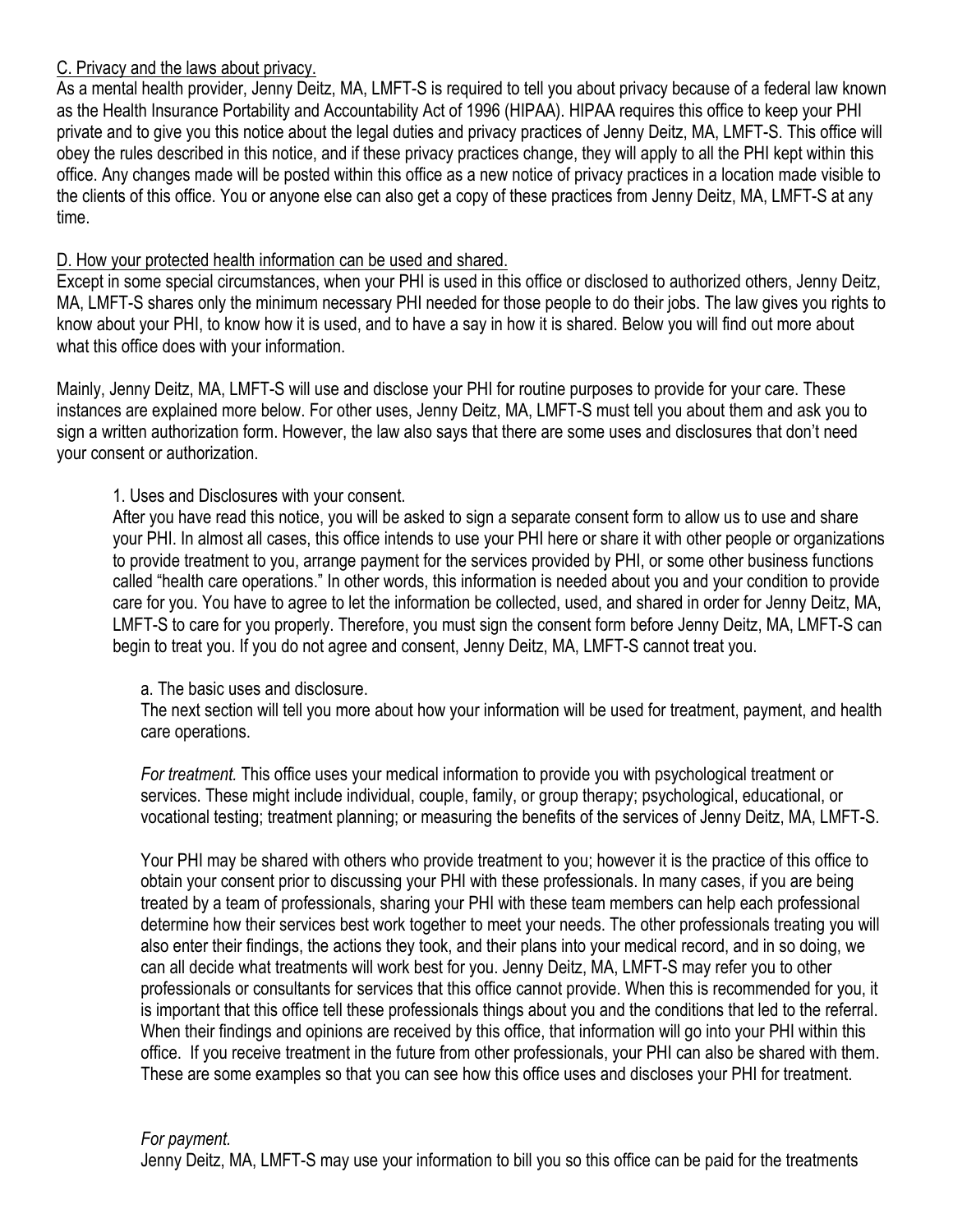provided to you. As a non-insurance provider, Jenny Deitz, MA, LMFT-S does not accept insurance for payment of sessions; however, if you attempt to contact your insurance company to collect out-of-network reimbursement, please note that your insurance provider may request additional PHI which could include your diagnoses, any treatments received, any progress made with your condition, how many sessions you have received, and other similar things.

#### *For health care operations.*

Using or disclosing your PHI for health care operations goes beyond this office's care for you and your payment. For example, Jenny Deitz, MA, LMFT-S may use your PHI to see where improvements can be made to the care and services provided by this office. Sometimes, this office may be required to supply some information to government health agencies, so they can study disorders and treatment and make plans for services that are needed. If information such as this is shared in this way, your name and personal information will be removed from what is sent.

b. Other uses and disclosures in health care.

*Appointment reminders.* This office may disclose your PHI to schedule, re-schedule, or remind you of appointments for treatment or other care. If you would prefer a specific type of correspondence, this can typically be arranged without difficulty as long as you share with Jenny Deitz, MA, LMFT-S.

*Treatment Alternatives.* This office may use and disclose your PHI to tell you about or recommend possible treatments or alternatives that may be of help to you.

#### *Research.*

This office may use or share your PHI to do research to improve treatments – for example, comparing two treatments for the same disorder to see which works better or faster or costs less. In all cases, your name, address, and other personal information will be removed from the information given to researchers. If they need to know who you are, we will discuss the research project with you, and we will not send any identifiable information unless you sign a special authorization form.

### *Business Associates.*

Sometimes outside businesses are hired to do certain jobs for this office. In the law, they are referred to as this office's "business associates." Some examples might include a copy service to make copies of your health records, a billing service to determine, print, and mail out billing statements, or an accounting service to organize the financial aspects of this office. These business associates need to receive some of your PHI to do their jobs properly. To protect your privacy, any business associates used by this office will agree within their contract with Jenny Deitz, MA, LMFT-S to safeguard your information.

### *Additional Disclosures.*

If either this office or you would desire to use your information for any purpose besides those listed above, your permission would need to be obtained on an authorization form. As with any authorization to disclose your PHI, you can cancel that permission in writing at any time. This office would then stop using or disclosing your information for that purpose; however, Jenny Deitz, MA, LMFT-S would, of course, be unable to take back any information that had already previously been disclosed or used with your permission.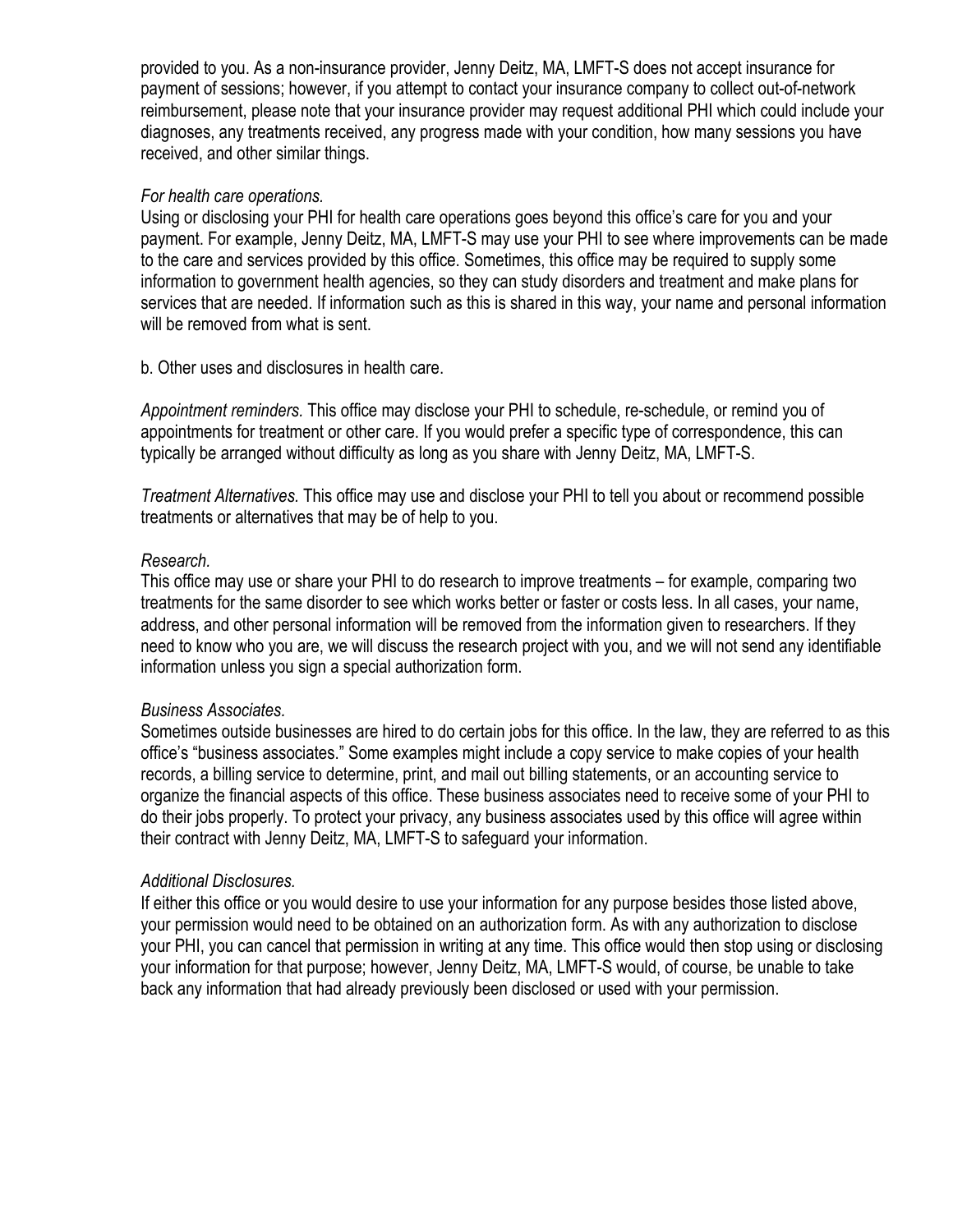2. Uses and disclosures that don't require your consent or authorization.

The law allows this office to use and disclose some of your PHI without your consent or authorization in some cases. Here are some examples of when Jenny Deitz, MA, LMFT-S might do this.

a. When required by law.

There are some federal, state, or local laws that require Jenny Deitz, MA, LMFT-S to disclose PHI:

- Jenny Deitz, MA, LMFT-S is required by law to report suspected abuse to a protected class. There are three types of people that fall into the "protected class" category – elderly, children and disabled.
- If you are involved in a lawsuit or legal proceeding, and this office receives a subpoena, discovery request, or other lawful process, Jenny Deitz, MA, LMFT-S may have to release some of your PHI. This will only be done after trying to tell you about the request, consulting with your lawyer (if applicable), or trying to get a court order to protect the information being requested.
- Some information must be disclosed to government agencies that check on this office to see that Jenny Deitz, MA, LMFT-S is obeying privacy laws.

b. For law enforcement purposes.

This office may release medical information if asked to do so by a law enforcement official to investigate a crime or criminal.

c. For public health activities.

This office may disclose some of your PHI to agencies that investigate diseases or injuries.

d. For specific government functions.

Your PHI might be requested by military personnel and veterans to government benefit programs relating to eligibility and enrollment, or to workers' compensation and disability programs.

e. To prevent a serious threat to health or safety.

If Jenny Deitz, MA, LMFT-S is given reason to believe that there is a serious threat to your health or safety, or that of another person, or that of the general public, it is the practice of Jenny Deitz, MA, LMFT-S to disclose some of your PHI to persons who can prevent this danger from occurring.

3. Uses and disclosures where you have the opportunity to object.

This office can share information about you with your family and/or close others. Jenny Deitz, MA, LMFT-S will only share information with those involved in your care and anyone else you choose, such as clergy, coaches, etc. It is the practice of this office to ask you which person(s) you want Jenny Deitz, MA, LMFT-S to tell and what information you want told to them about your condition and treatment. You can tell Jenny Deitz, MA, LMFT-S what you want, and your requests will be honored as long as it is not against the law.

If it is an emergency, and Jenny Deitz, MA, LMFT-S cannot ask if you disagree, it is the practice of this office to share information if it is believed that it is what you would have wanted and if it is believed that sharing the information will be helpful. If information is shared in an emergency situation, Jenny Deitz, MA, LMFT-S will tell you as soon as possible. If you do not approve of this sharing, it will be stopped as long as it is not against the law.

4. Accounting of disclosures made by this office.

When Jenny Deitz, MA, LMFT-S discloses your PHI, a record of who has been contacted, what was sent, and when it was sent will be maintained. You can get an accounting list of many of these disclosures at your request.